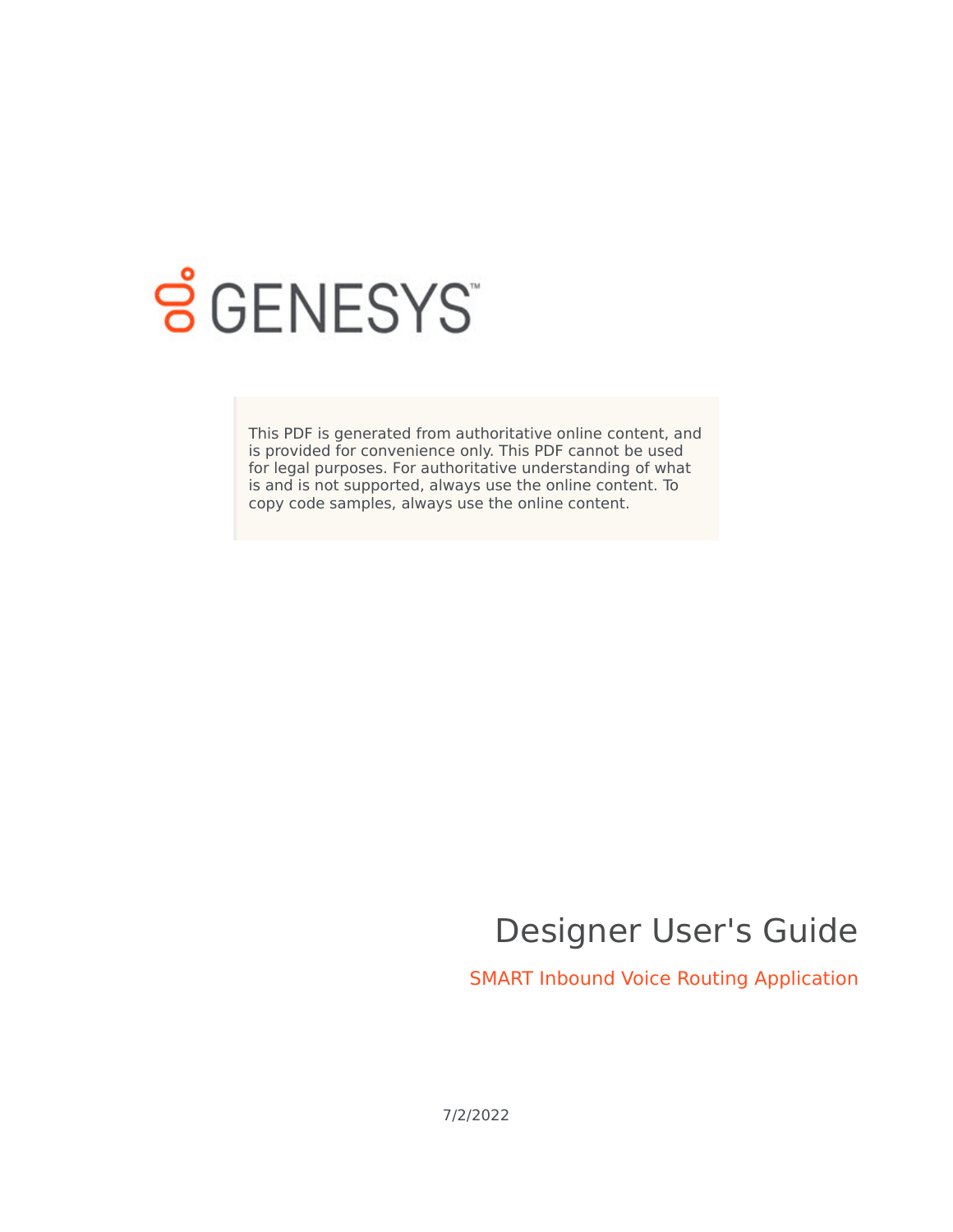## Contents

- 1 [Creating a new application profile](#page-2-0)
- 2 [Creating or editing IVR menu options](#page-3-0)
- 3 [Application resources](#page-4-0)
	- 3.1 [Application](#page-4-1)
	- 3.2 [Shared Modules](#page-5-0)
	- 3.3 [Data Tables](#page-5-1)
	- 3.4 [Business Hours](#page-7-0)
	- 3.5 [Special Days](#page-7-1)
	- 3.6 [Media Resources](#page-8-0)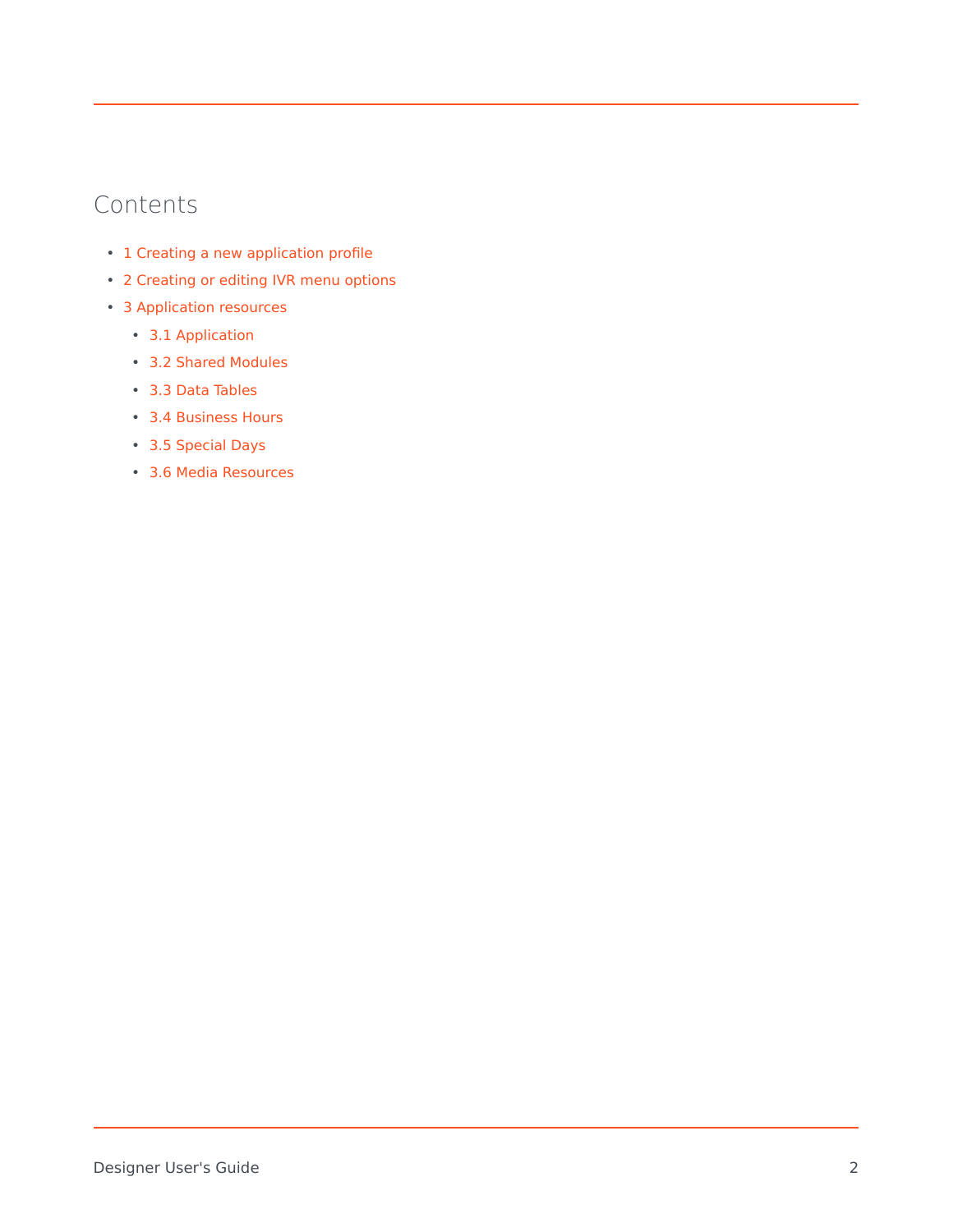The **SMART Inbound Voice Routing** application is a baseline application designed to operate with multiple **profiles** that you can define and manage using Business Controls.

## **Related documentation:**

•

At a basic level, the **SMART Inbound Voice Routing** application works as follows:

- A customer calls your contact center.
- The application checks the defined business controls (hours of business, special days, and emergency flags) and plays a corresponding message.
- The customer selects an option from a menu, which the application then uses to route the call to an appropriate agent.

You can use the application "as is", with the default profile, or create and customize additional profiles to offer a unique experience for a particular customer segment or line of business.

The application package includes several Designer object resources, such as shared modules, data tables, and media resources. You can learn more about the resources that are used by the SMART application here.

## <span id="page-2-0"></span>Creating a new application profile

The application profiles are contained in the M1 Profiles data table. While the default profile can be used for many business scenarios, the **SMART Inbound Voice Routing** application is structured to let you quickly create new application profiles that can be customized for your own business needs.

Keep in mind that the new application profile can only support settings that are available for SMARTtype applications. It's best if the new application serves a similar business purpose or requires a similar type of flow as the original baseline application.

To create a new application profile, add a new row to the **M1 Profiles** data table and configure the settings for each of the columns. To edit the data table, go to **Business Controls** > **Data Tables** and select the **M1 Profiles** data table for editing.

Here are some recommendations and guidelines:

#### **Profile ID** and **Profile Name**

These must be unique. The ID could be a line of business (LOB), department name, DNIS, or another unique value that has business significance (for example, don't use the department name as an ID if you are setting up more than one application profile for it). The profile name will be used for reporting purposes, so you should give it a name that distinguishes it from any other profiles.

#### **HOOPS Service ID**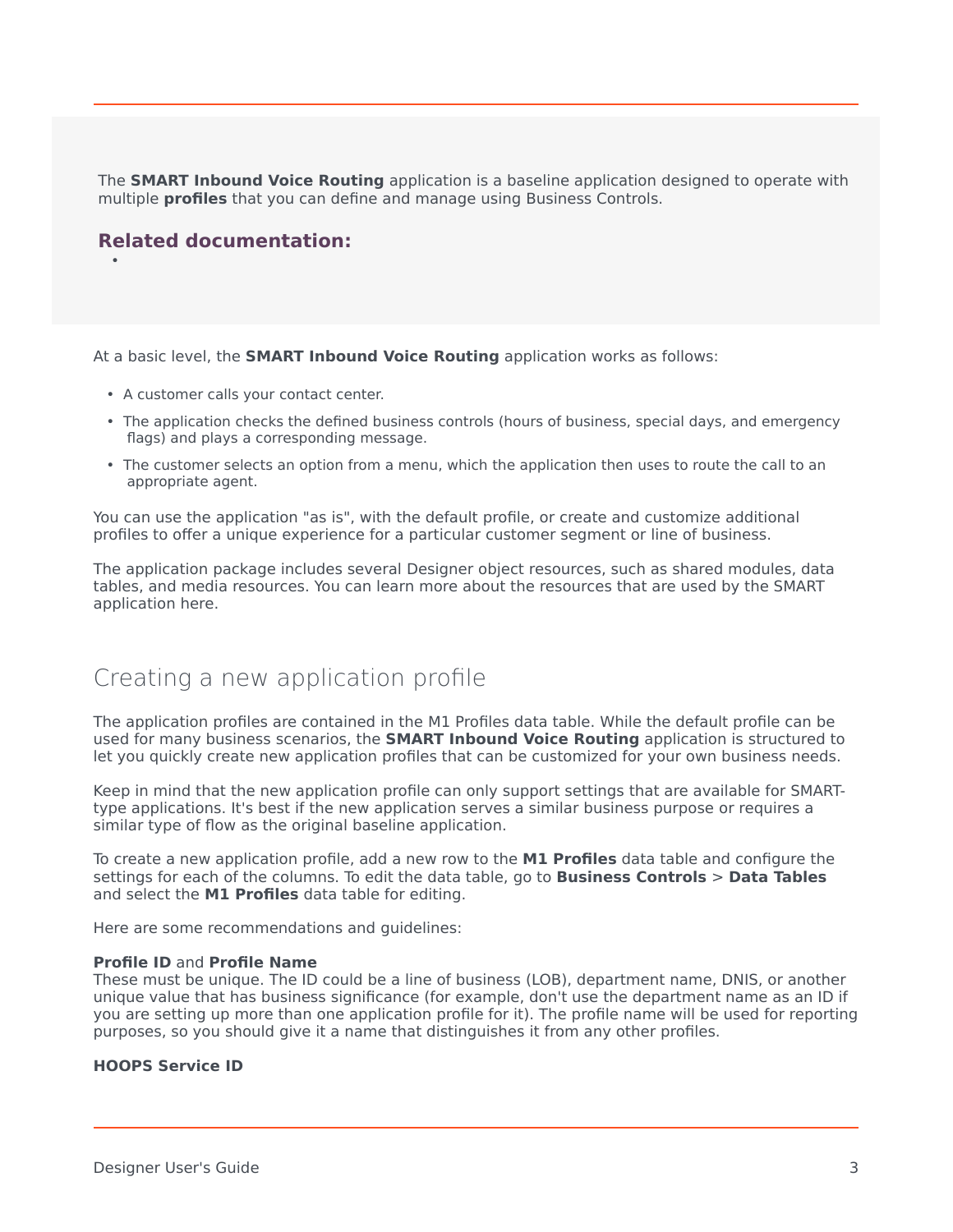If the profile shares HOOPS (Hours of Operation) checks with another profile, you can just reuse the same HOOPS row and specify the ID. If not, add a new HOOPS row to the M1 HOOPS Services data table and specify its ID.

#### **IVR Menu Service ID**

If offering a menu, specify its ID from the M1 IVR Menus table. If not, leave it blank.

#### **Routing Service ID**

Specify the ID of a Routing Service from the M1 Routing Services table to use if the IVR Menus do not specify a routing service.

Assuming the new application profile uses existing HOOPS, IVR Menus, and Routing Services, it is ready to go. But you will also need to change the application initialization logic to select this newly created profile based on your criteria.

For example, if the profile ID is a DNIS, select the **Assign profile to this session or call** block and set varMainProfile = DNIS, as shown here:

| <b>Application Flow</b><br>Views $\star$ Actions $\star$ | Properties - Assign profile to this session or call <sup>0</sup>                                                                                                                                                         |               |
|----------------------------------------------------------|--------------------------------------------------------------------------------------------------------------------------------------------------------------------------------------------------------------------------|---------------|
| <b>Initialize</b><br>$\hat{\phantom{a}}$                 | This lookup key will determine how application parameters are retrieved from<br>data tables. Currently it is set to 'default' so that the default row is picked up<br>the data tables and used to drive the application. |               |
| Assign profile to this session or call                   | t <sub>1</sub> Sort Function<br>m Advanced Scripting<br><b>G</b> Assignments                                                                                                                                             |               |
| Lookup profile                                           | String values must be surrounded by single quotes.                                                                                                                                                                       |               |
| ᄾ<br>Profile lookup failed ? Exit now.                   | + Add Assignment                                                                                                                                                                                                         |               |
| Failed<br>$\hat{\phantom{a}}$                            | Variable<br><b>Expression</b>                                                                                                                                                                                            | <b>Delete</b> |
| Ø<br><b>Terminate Call</b>                               | varMainProfile<br><b>DNIS</b><br>۰                                                                                                                                                                                       | ô             |
| $\hat{\phantom{a}}$<br>Succeeded                         | varVirtualApplicat<br>varMainProfile<br>v                                                                                                                                                                                |               |

For reporting purposes, in the Analytics dashboards, the application profiles are associated with the baseline SMART application, but each profile has reporting data associated with its assigned name.

## <span id="page-3-0"></span>Creating or editing IVR menu options

To create a new menu service, go to **Business Controls** > **Data Tables** and select the M1 IVR Menus data table for editing.

Add a new row and specify the **Menu Name**, **Menu Audio**, and **Menu Level**. Set the other values according to how the menu will be used.

For example, if this menu is to be offered if the caller presses 2 from the first-level menu, you would set it up like this:

• In the first-level menu row, set **Menu Options** to use the new menu name. Let's say we've called it **Leasing**.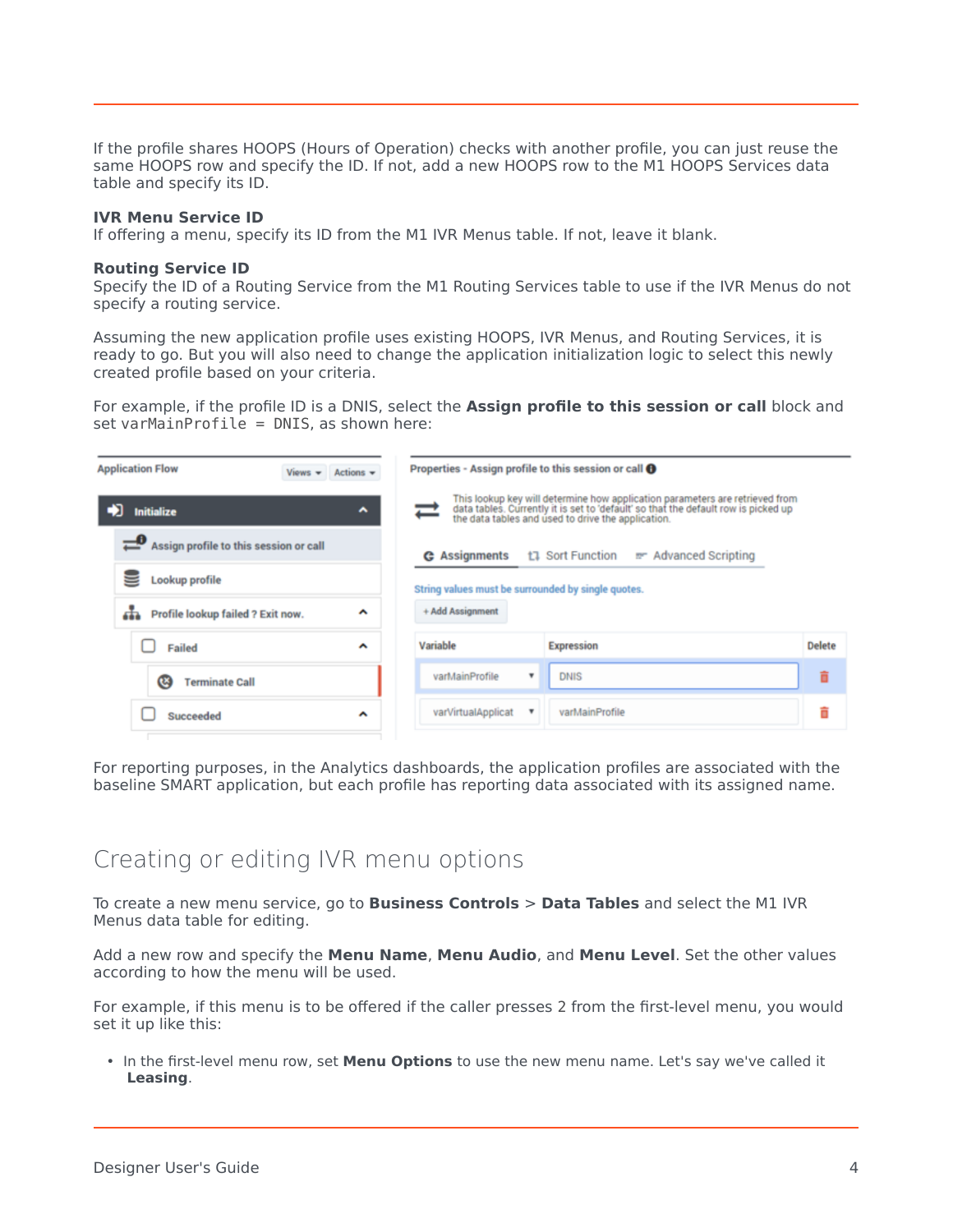• In the example below, the **Next Menu** for **DTMF** option 3 has been set to **Leasing**, which becomes the second-level menu. If a caller presses 3 when the first-level menu is offered, they are offered the **Leasing** menu next.

| <b>Status</b> | <b>DTMF</b> | <b>Next Menu</b> | <b>Routing Service</b>                       | Priority | Announcement         | <b>Call Data</b>  |
|---------------|-------------|------------------|----------------------------------------------|----------|----------------------|-------------------|
| ON O          | $\bullet$   | Sales            | m1_sales_newvehicles<br>$\pmb{\mathrm{v}}$   | 75       | Silence <sup>2</sup> | One: Yes, Two: No |
| ON O          | $\bullet$   | Service          | m1_car_service_routing<br>$\pmb{\mathrm{v}}$ |          | $N/A$ $\mathbb{Z}$   | $N/A$ $\boxplus$  |
| ON O          | $\bullet$   | Leasing          | $\boldsymbol{\mathrm{v}}$                    |          | $N/A$ $\mathbb{Z}$   | $N/A \equiv$      |
| ON O          | $\bullet$   | Fourth           | $\pmb{\mathrm{v}}$<br>sat_skill              |          | $N/A$ $\mathbb{Z}$   | $N/A$ $\boxplus$  |
| OFF           | $\bullet$   |                  | $\pmb{\mathrm{v}}$                           |          | $N/A$ $\mathbb{Z}$   | $N/A \equiv$      |
| OFF           | $\bullet$   |                  | $\boldsymbol{\mathrm{v}}$                    |          | $N/A$ $\mathbb{Z}$   | $N/A$ $\boxplus$  |
| OFF           | $\bullet$   |                  | $\pmb{\mathrm{v}}$                           |          | $N/A$ $\mathbb{Z}$   | $N/A \equiv$      |
| OFF           | $\bullet$   |                  | $\pmb{\mathrm{v}}$                           |          | $N/A$ $\mathbb{Z}$   | $N/A \equiv$      |
| OFF           | $\bullet$   |                  | $\boldsymbol{\mathrm{v}}$                    |          | $N/A$ $\mathbb{Z}$   | $N/A \equiv$      |
| OFF           | $\bullet$   |                  | $\boldsymbol{\mathrm{v}}$                    |          | $N/A$ $\mathbb{Z}$   | $N/A \equiv$      |
| OFF           | $\bullet$   |                  | $\boldsymbol{\mathrm{v}}$                    |          | $N/A$ $\mathcal{C}$  | $N/A \equiv$      |
| OFF           | $\bullet$   |                  | $\boldsymbol{\mathrm{v}}$                    |          | $N/A$ $\mathcal{C}$  | $N/A \equiv$      |

- For this particular scenario, we don't want to specify a **Routing Service** for the **Leasing** option. If we do, the **M1 IVR Menus** module will end and the application will start routing the call according to the specified service. So it is left blank.
- All related menus must have the same **IVR Service ID**, so make sure that both the first-level menu option and the newly-defined second-level menu option have the same **IVR Service ID** value. Otherwise, they will not be treated as related menu levels.

## <span id="page-4-0"></span>Application resources

The following Designer objects are included as part of the SMART Inbound Voice Routing application package:

### <span id="page-4-1"></span>Application

• **SMART M1**

This is the main application. The flow has been structured to provide some of the most common functions of a Designer application, such as calling modules to check for various conditions (like holidays or emergencies), offer self-service menus, and route calls to designated targets, while still allowing for some customization.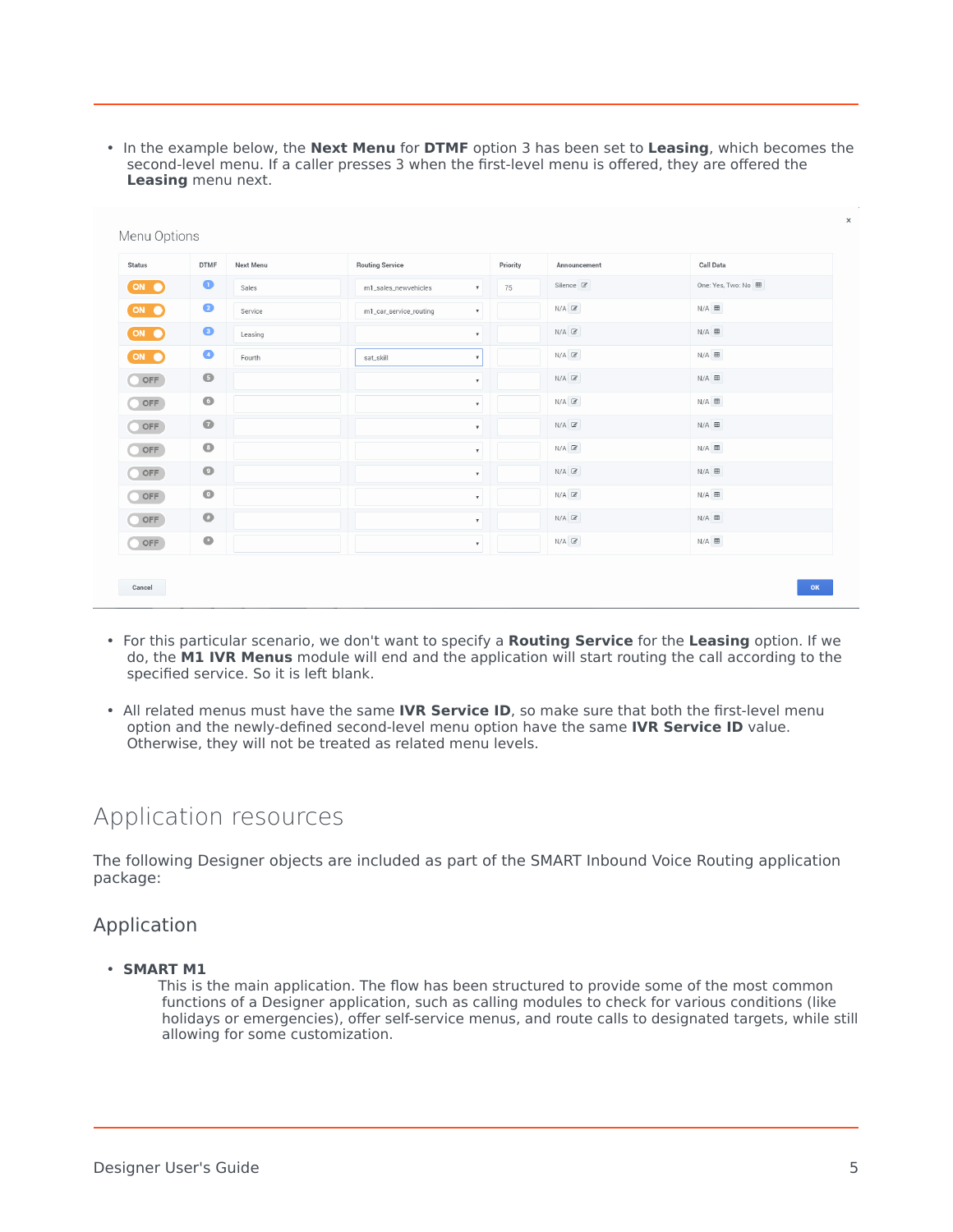## <span id="page-5-0"></span>Shared Modules

Shared modules are smaller application "chunks" that work with their related data tables to perform various functions within the main application, such as checking for certain conditions, offering menus, or routing calls.

#### • **M1 HOOPS Checks**

Checks for various conditions that can trigger an early-exit from the application. For example, it checks if there is an emergency flag, a holiday, or if the call is outside the scheduled hours of operation.

#### • **M1 IVR Menus**

Presents a series of menu choices to a caller and then routes the call according to how the caller responds.

#### • **M1 Routing**

Used for routing a call to an intended target (such as a **Skill Expression**, **Agent Group**, or **Direct Number**).

#### <span id="page-5-1"></span>Data Tables

Data tables contain data values that are used by the related modules and other application objects. You can edit the data tables directly to add or make changes to various options.

#### M1 Profiles

Each row in this data table is a profile that influences how the application behaves and processes the incoming call. You can think of a profile as being like a *virtual application*, as each application profile will handle calls in a different way. To add a new application profile, simply add a new row to this table (see Creating a new application profile).

| <b>Display Name</b>        | <b>Column ID</b>    | <b>Description</b>                                                                                                                                             |
|----------------------------|---------------------|----------------------------------------------------------------------------------------------------------------------------------------------------------------|
| Profile ID**               | profile id          | Internal ID for uniquely<br>identifying a profile. This can be<br>a string, a VQ name, or the DNIS.<br>(There is a <b>default</b> profile<br>already created.) |
| Profile Name               | profile_name        | The application profile name.<br>This name helps to distinguish<br>the various application profiles<br>for reporting purposes.                                 |
| Profile Description        | profile description | Description for this profile.                                                                                                                                  |
| <b>HOOPS Service ID</b>    | hoops_service_id    | ID of the HOOPS Service defined<br>in the HOOPS data table.                                                                                                    |
| Default Menu Service ID    | menu_service_id     | ID of the IVR Menu Service<br>defined in the IVR Menus data<br>table.                                                                                          |
| Default Routing Service ID | routing service id  | ID of the default Routing Service<br>defined in the M1 Routing data<br>table. This is used if the selected<br>IVR Menus don't define their own                 |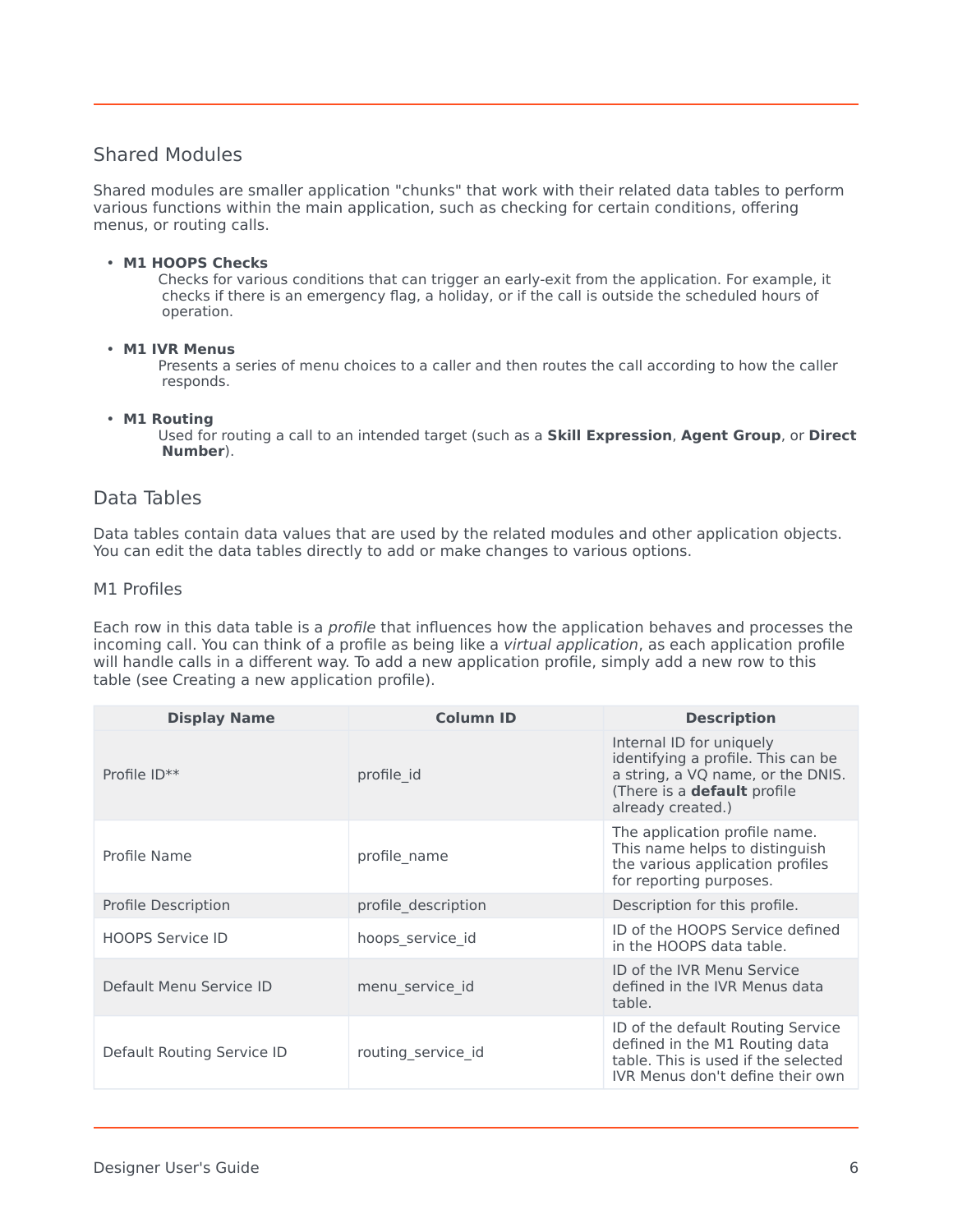| <b>Display Name</b> | <b>Column ID</b> | <b>Description</b> |
|---------------------|------------------|--------------------|
|                     |                  | routing service.   |

#### M1 HOOPS Services

This data table contains early-exit criteria objects, typically related to Business Controls settings. For example, it specifies which message to play when a call is received during an emergency, a holiday, or outside of the defined business hours.

| <b>Display Name</b>      | <b>Column ID</b>       | <b>Description</b>                                                                                     |
|--------------------------|------------------------|--------------------------------------------------------------------------------------------------------|
| HOOPS Service ID**       | hoops_service_id       | Internal ID for uniquely<br>identifying this service.                                                  |
| Emergency Flag           | emergency flag         | Boolean value that indicates<br>whether or not there is an<br>emergency.                               |
| <b>Emergency Message</b> | emergency message      | Emergency message.                                                                                     |
| Open Hours               | business_hours         | Points to a business hours object.                                                                     |
| Closed Hours Message     | business hours message | Specifies the message to be<br>played if the current time is<br>outside the defined business<br>hours. |
| Holidays                 | special days           | Points to a special days object.                                                                       |
| <b>Holidays Messages</b> | special_days_message   | Message to be played if the<br>current date is a holiday.                                              |
| <b>Oueue Music</b>       | music in queue         | (Reserved for future use.)                                                                             |

#### M1 IVR Menus

This data table contains multiple levels of nested menus that are offered to callers in the Self Service (IVR) phase. Each menu can enable DTMF options 1-9 and take one of the following actions for the selected option:

- Go to another menu, as per the target menu you've specified in the option settings, or
- Start routing the call, as per the routing service you've specified in the option settings.

| <b>Display Name</b> | <b>Column ID</b> | <b>Description</b>                                                                         |
|---------------------|------------------|--------------------------------------------------------------------------------------------|
| IVR Service ID**    | ivr service id   | ID for the IVR Menu Service.                                                               |
| Menu $ID**$         | menu id          | Unique ID of a Menu within a<br>Menu Service.                                              |
| Menu Name           | menu name        | User-friendly name for the Menu.                                                           |
| Menu Description    | menu description | Description of what the Menu<br>does.                                                      |
| Menu Level**        | menu level       | Numeric value indicating the<br>nesting level of a Menu. The first<br>(or top) level is 1. |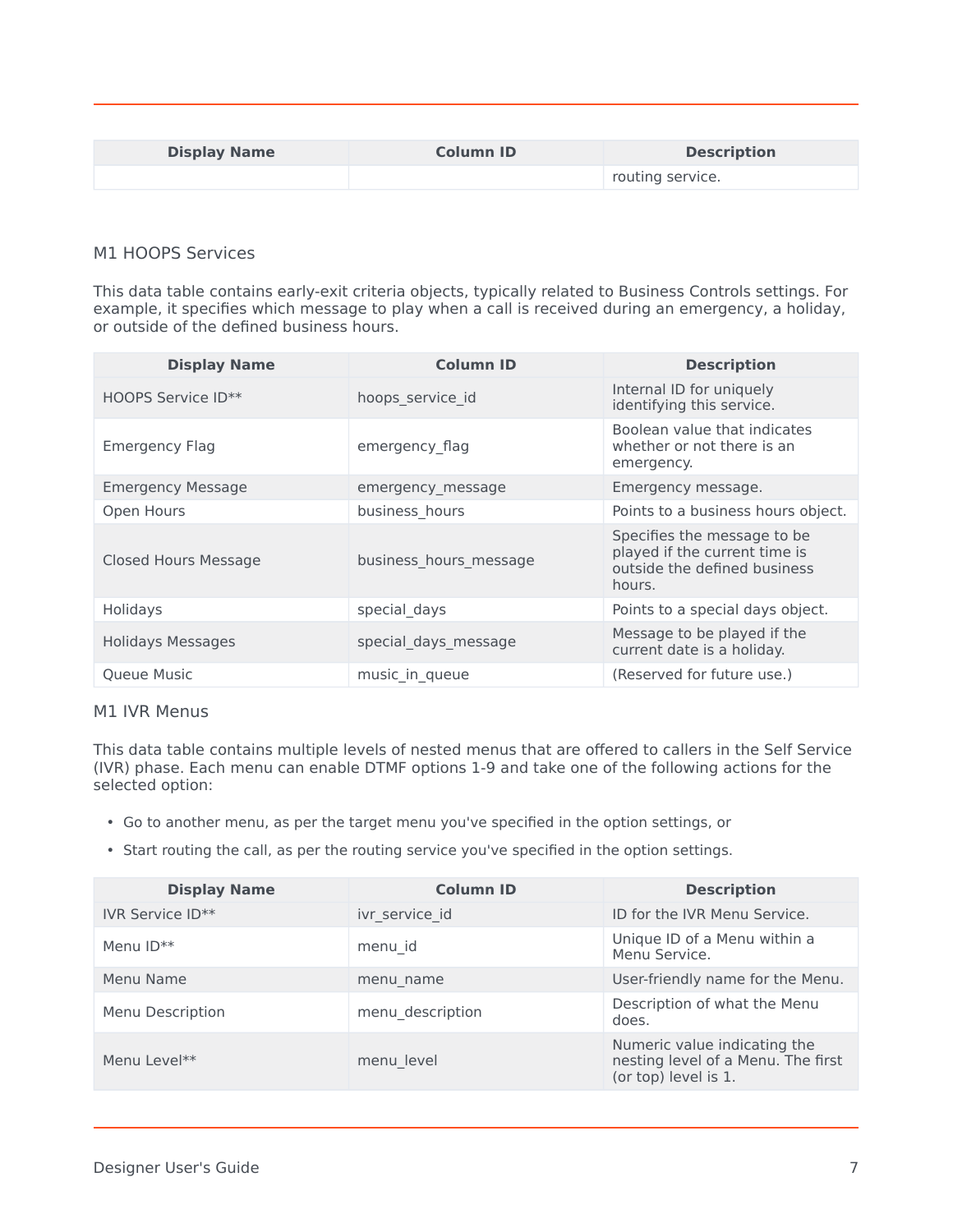| <b>Display Name</b> | <b>Column ID</b> | <b>Description</b>                                     |
|---------------------|------------------|--------------------------------------------------------|
| Menu Audio          | menu audio       | Announcement to be played that<br>will offer the Menu. |
| Menu Options        | menu options     | Options and actions for this<br>menu.                  |
| Menu Type           | menu_type        | (Reserved for future use.)                             |

#### M1 Routing

This data table controls routing services, and contains definitions of multiple routing attempts, each of which can route to a different type of target (such as a **Skill Expression**, **Agent Group**, or **Direct Number**).

| <b>Display Name</b>  | <b>Column ID</b>      | <b>Description</b>                                                                                                                           |
|----------------------|-----------------------|----------------------------------------------------------------------------------------------------------------------------------------------|
| Routing Service**    | routing_service_id    | Unique name for the routing<br>service. Keep in mind that<br>multiple attempts will have the<br>same service if the attempts are<br>related. |
| Routing Attempt**    | routing_attempt       | Integer indicating the attempt<br>number. Attempts are made in<br>increasing order.                                                          |
| Routing Option       | routing_type          | Type of routing. This must be one<br>of Skill, Direct Number, or<br><b>Agent Group.</b> The exact string<br>is required.                     |
| Skill Expression     | routing_skill         | Skill expression for routing.                                                                                                                |
| <b>Agent Group</b>   | routing agent group   | Agent Group for routing.                                                                                                                     |
| Direct Number        | routing direct number | Agent Group for routing.                                                                                                                     |
| <b>Voice Mailbox</b> | routing_voicemail     | (Reserved for future use.)                                                                                                                   |
| Virtual Queue        | virtual_queue         | Virtual Queue for routing.                                                                                                                   |
| Queue Music          | music_in_queue        | In-queue audio.                                                                                                                              |
| Duration             | routing_duration      | Duration for routing attempt.                                                                                                                |

## <span id="page-7-0"></span>Business Hours

#### • **Main Office Hours**

The business hours are predefined as Mon-Fri, 9 AM to 5 PM.

## <span id="page-7-1"></span>Special Days

• **Office Holiday**

The special days are predefined with a list of US holidays.